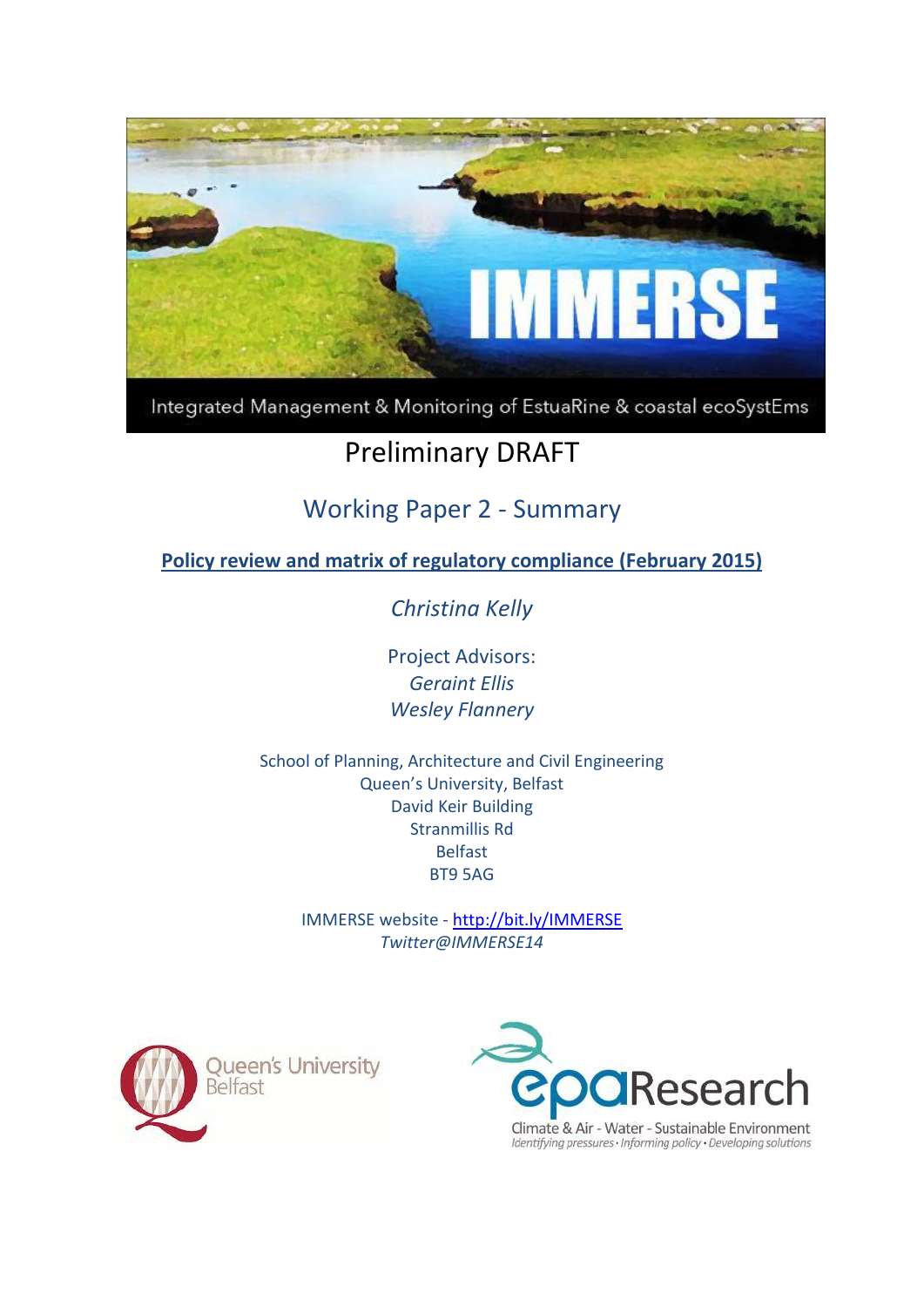## **Citation**

Kelly, C., Ellis, G., & Flannery, W. (2015) Working Paper II Summary Report. Policy review and matrix of regulatory compliance. IMMERSE Project. 9pp.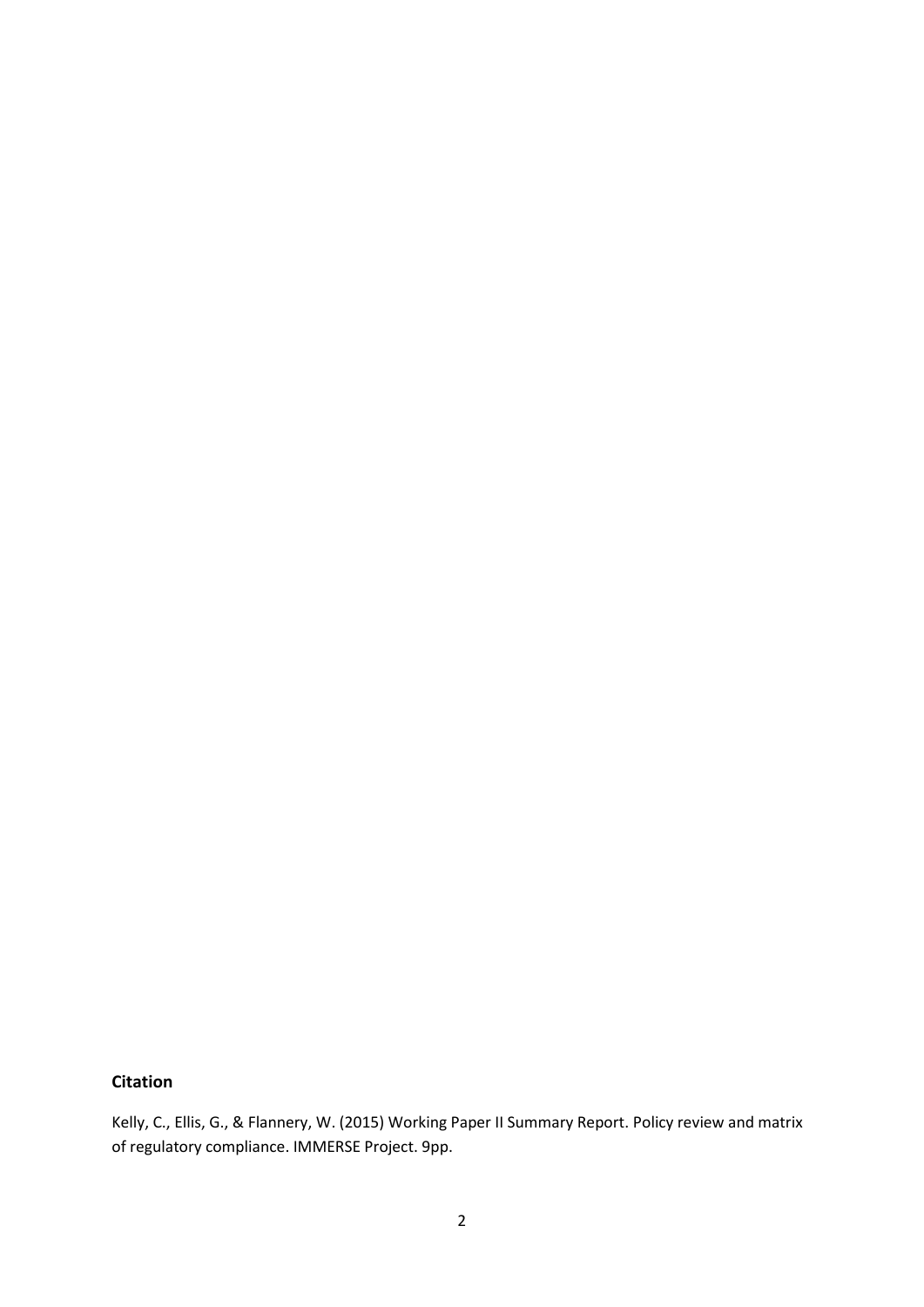## Contents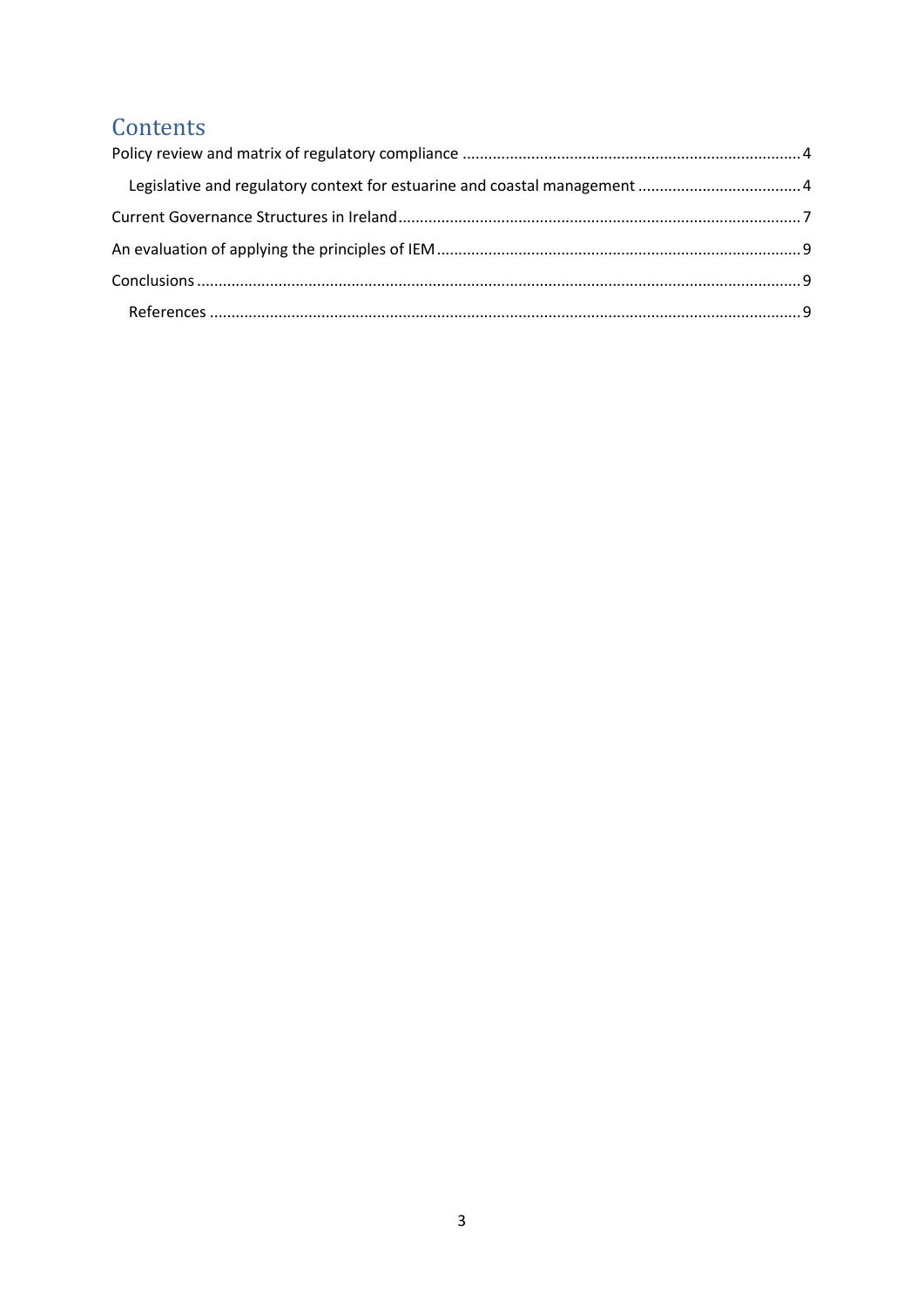## <span id="page-3-0"></span>**THE IMMERSE PROJECT**

Integrated Management and Monitoring of Estuarine and Coastal Ecosystems [\(IMMERSE\)](http://www.qub.ac.uk/research-centres/TheInstituteofSpatialandEnvironmentalPlanning/Impact/CurrentResearchProjects/IntegratedEnvironmentalManagementandMonitoringSystem/), is a research project aimed at informing an Integrated Environmental Management and Monitoring system (EMMS) for Irish estuarine and coastal ecosystems. It is funded by the Irish Environmental Protection Agency's Research Programme (grant no. 2013-B-PhD-11). The methodology for the EMMS will be applicable on a national scale, and will aim to align with the requirements of the Water Framework, Marine Strategy Framework, Habitats, Birds and Floods Directives.

## **Working Paper II: Policy review and matrix of regulatory compliance**

This is the second in a series of six working papers to be generated by the project. Each paper will reflect on the research findings to date and key milestones. The objectives of Working Paper II are to provide: an overview of the international, European and national legislative and regulatory requirements relevant for estuarine and coastal systems; a critical review of current and pending institutional and governance structures in Ireland; and an evaluation of applying the principles of IEM (established in Working Paper I) to Irish estuarine and coastal management using a worked example with the aim of drawing comparisons with international case studies in the next stage of the project.

#### <span id="page-3-1"></span>**Legislative and regulatory context for estuarine and coastal management**

As alluded to in Working Paper I, estuarine and coastal environments are currently managed within an overly complex legislative and regulatory context. For example, the European Union has adopted over 200 pieces of environmental legislation (Beunen, van der Knaap, Wim G. M., & Biesbroek, 2009) which, in addition to other international and national commitments, has significant implications for the development of Irish coastal and estuarine planning and policy. Historically, international and European legislation was introduced to deal with sectoral issues concerning the environment and generally represent a reactive response to specific problems such as environmental disasters and looming urgencies. For example, the Seveso chemical plant accident which occurred in Italy in 1976 prompted the adoption of legislation i.e. the Seveso Directives aimed at the prevention and control of similar such accidents (European Commission, 2014). Similarly, the Common Fisheries Policy first introduced in the 1970s to manage European fishing fleets and conserve fish stocks has undergone several iterations in response to declining global fishing stocks (ICES, 2014). This mainly sectoral approach to environmental management however resulted in fragmented governance arrangements whereby only the priorities of one policy area were taken into account (i.e. fisheries, transport, shipping, pollution etc.) with little regard for cross sectoral or cumulative impacts.

Notwithstanding, this sectoral approach is being replaced by more integrated policy at the European level (Boyes and Elliott, 2014). In the past the EU introduced sectoral approaches to water management which included the Bathing Waters Directive (BWD) and Urban Waste Water Directive (UWWD) however, these are now being supplemented by a more holistic approach with the Water Framework Directive (WFD) and Marine Strategy Framework Directive (MSFD) as well as other integrated legislation including the Birds and Habits Directives and Strategic Environmental Assessment (SEA) Directive. Therefore it is evident that traditional ad hoc and piecemeal approaches to estuarine and coastal management are no longer deemed appropriate.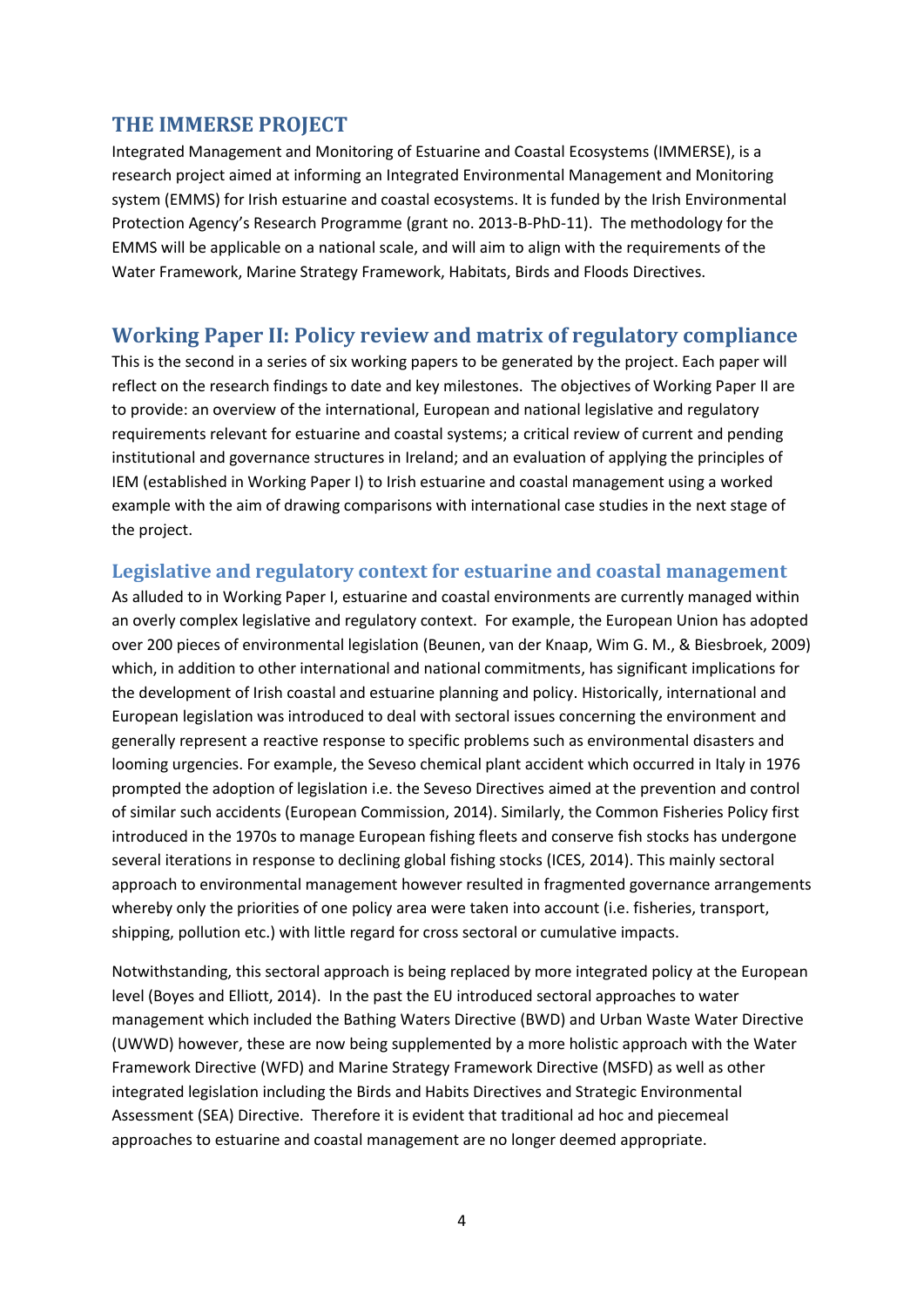An overview of the types of the pertinent directives and policies currently regulating Irish estuarine and marine waters is illustrated in Figure 1 which represents an adaptation of the 'horrendogram' developed by Boyes and Elliott (2014). This overview highlights the complex nature of the different types of legislation ranging from International law and European directives to national policies and emerging strategies. Furthermore it depicts the evolving nature of EU law from a predominantly sectoral perspective to a more holistic approach. A more detailed legislative overview is provided in the main report of Working Paper II.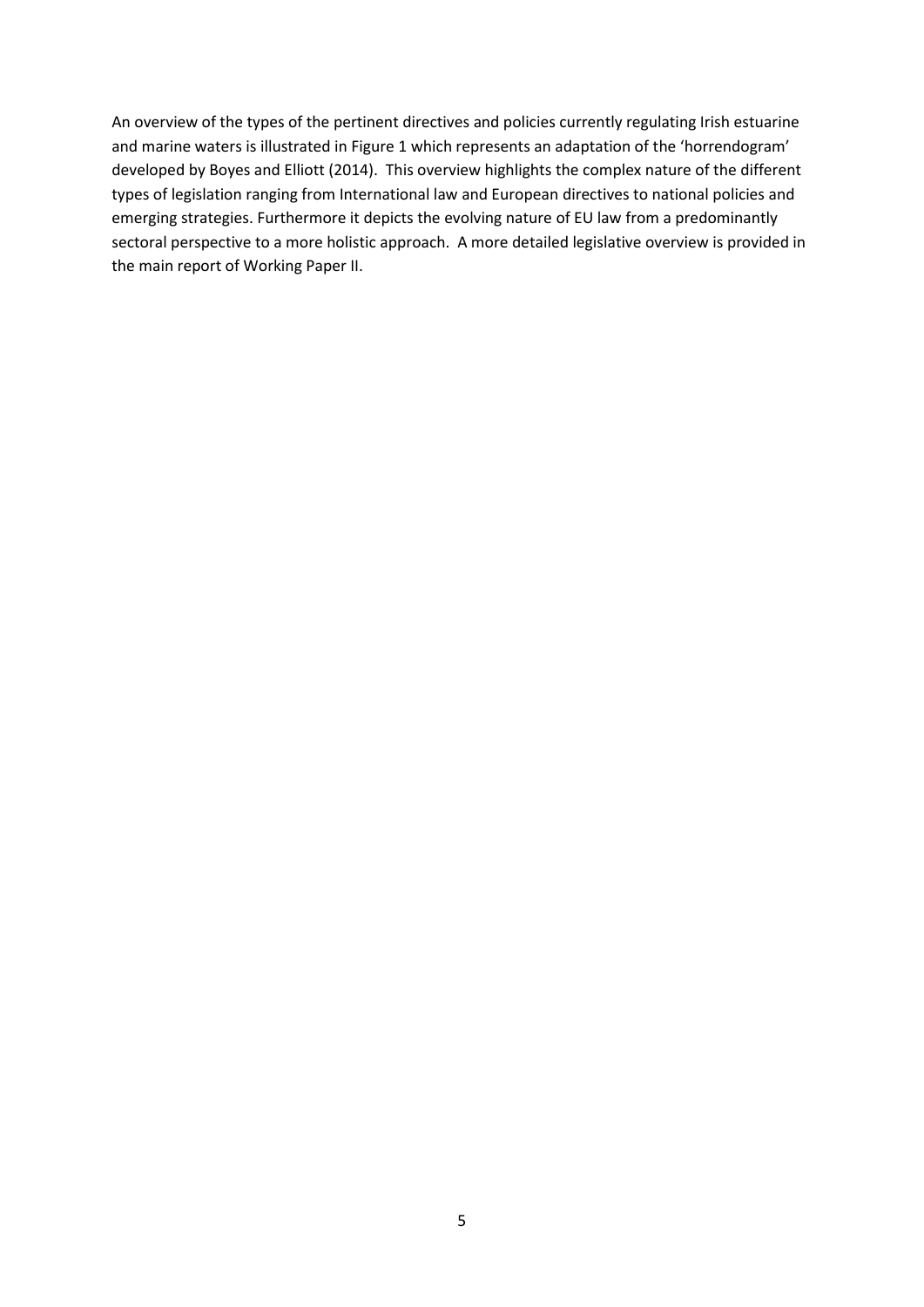

Figure 1: International, European and Irish legislation & policy relevant to estuarine and coastal management (Source: Adaptation of Boyes and Elliott's 'horrendogram' (2014))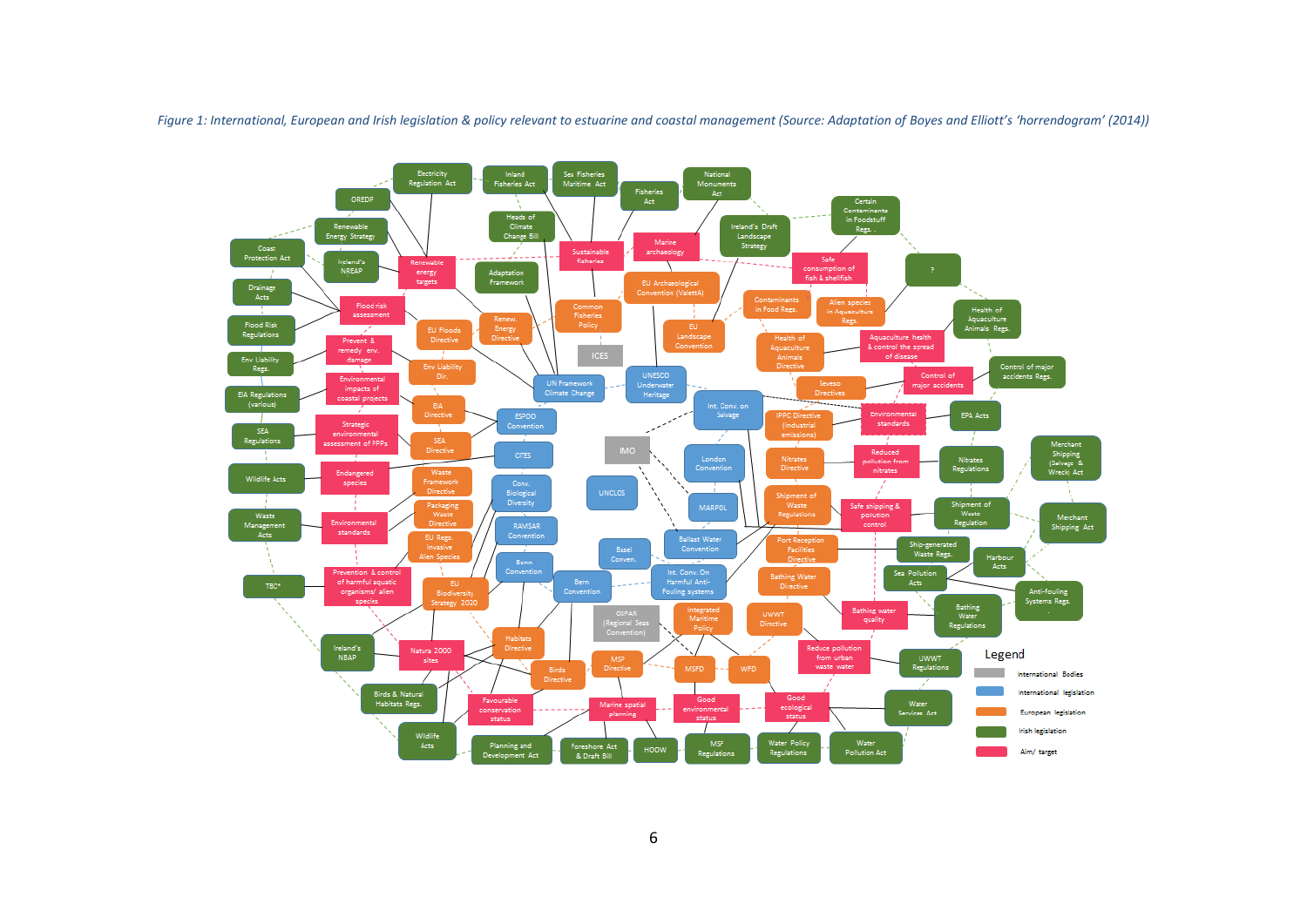## <span id="page-6-0"></span>**Current Governance Structures in Ireland**

The majority of existing Irish environmental law is the product of legislative enactment, often in response to international and European directives and is therefore mainly sector specific. However, as the Irish Government begins to take a more holistic approach to marine management, endorsing the ecosystem-based approach as set out in *Harnessing Our Ocean Wealth: An Integrated Marine Plan for Ireland* (Marine Coordination Group, 2012) new legislation has the potential to enforce policies that focus on various inter-related policy goals.

The Irish Government is currently proposing legislative changes under the General Scheme of Maritime Area and Foreshore (Amendment) Bill 2013 (Draft Foreshore Bill). However it would appear that a continued fragmented approach to the management of the coastal zone may be advanced if current proposals under the General Maritime Scheme are realised. A new nearshore area is proposed to be created in law which will come within the remit of the planning authorities while other agencies will be responsible for the authorisation of large-scale developments within the nearshore and foreshore area i.e. An Bord Pleanála will be responsible for strategic infrastructure projects and projects subject to Environmental Impact Assessment (EIA) or Appropriate Assessment (AA). The Minister for the Environment, Community and Local Government will be responsible for foreshore lease/ licences and the Minister for Communications, Energy and Natural Resources will be responsible for petroleum exploration and prospecting. The Minister for Agriculture, Food and the Marine will be responsible for aquaculture, sea fisheries and developments within fishery harbour centres; and the Environmental Protection Agency will be responsible for dredging and dumping at sea (Environment Committee, 2013). This may represent a lost opportunity to effectively address and minimise the complexity that exists within current governance structures which has responsibilities for estuarine and coastal management divvied up among a range of different government departments, national agencies, local government, public bodies and stateowned companies and across different territorial scales. This is illustrated in Figure 2 which highlights this fragmented approach within an Irish context, an adaptation of the 'organogram' developed by Boyes and Elliott (2015).

The implications of continuing with this fragmented approach can result in conflicts or complementarities among social, economic, and environmental objectives being given little consideration with the result that many of the activities are constrained and overall environmental quality, or economic growth is hampered. The development of such a fragmented approach in Ireland is not dissimilar to other countries where comparable arrangements often emerge from profoundly entrenched conventions and constrained by previous decisions that create a 'path dependency' i.e. where 'choices must be made the option most likely to be chosen is that which most closely resembles existing practice or previous choices'(Kirk et al., 2007, p.252) that tend to reproduce fragmentation and conflict. These may also transpire as a result of institutional or policy 'layering' which helps explain 'gradual institutional transformation through a process in which new elements are attached to existing institutions and so gradually change their status and structure' (van der Heijden, 2011, p.9). Accordingly it is important to appreciate that many of the current management or institutional arrangements do not necessarily emerge from a grand design, but as a result of ad hoc incrementalism albeit in response to legislative demands, international conventions, EU Directives and regulations that must be implemented.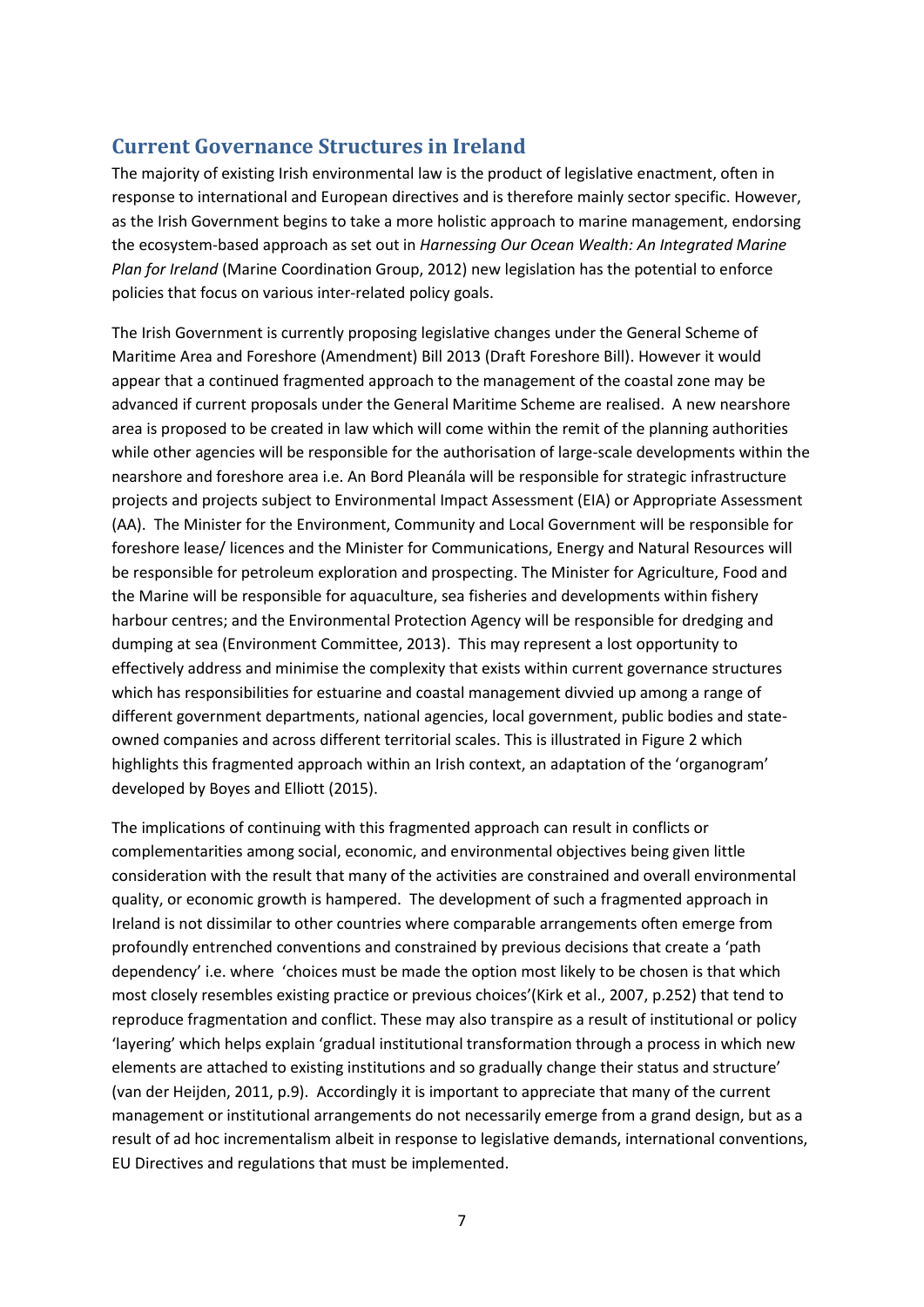*Figure 2: Government departments and agencies with responsibilities for estuarine and coastal management in Ireland (Source: Adapted from Boyes and Elliot t's organogram (2015)*